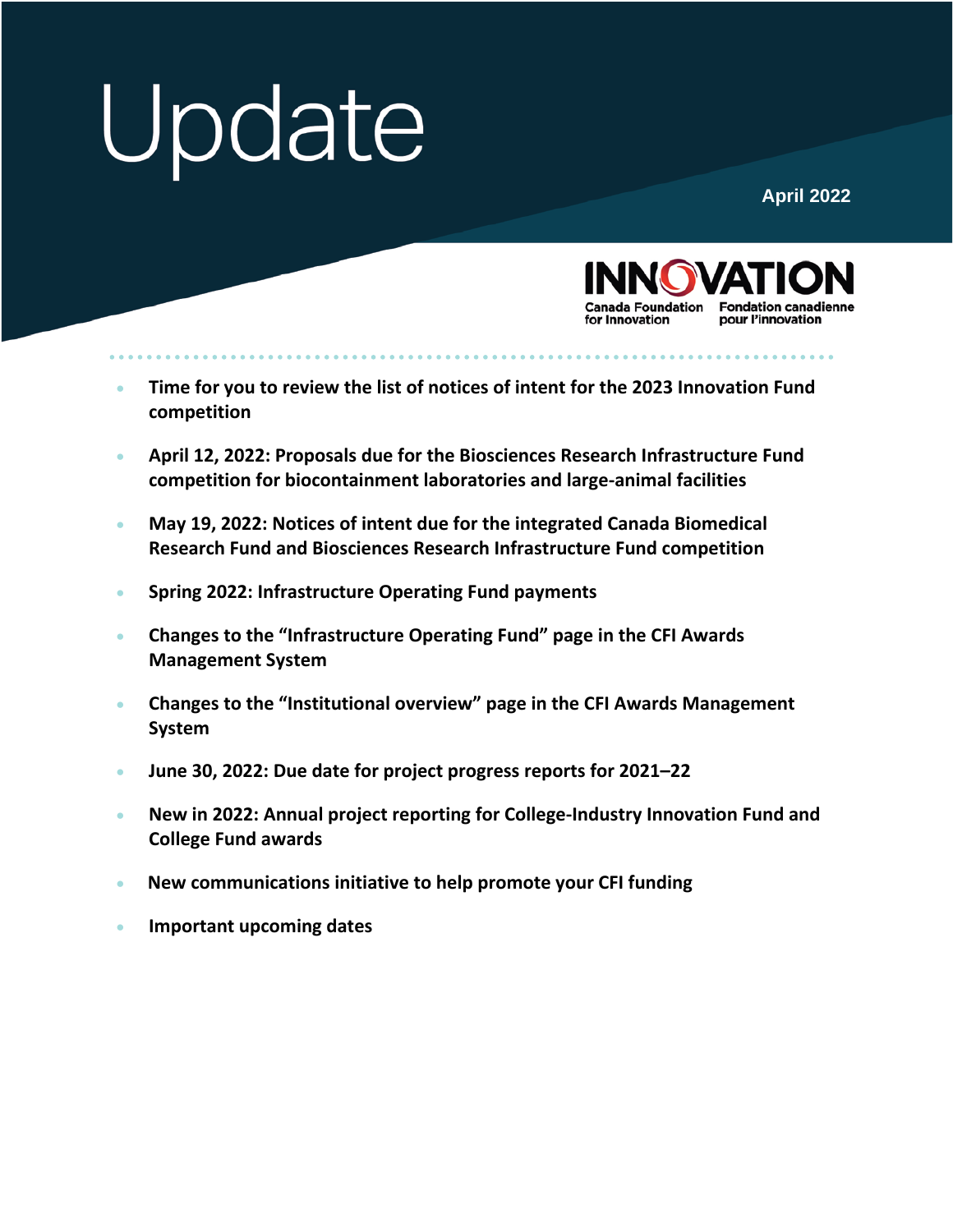#### <span id="page-1-0"></span>**Time for you to review the list of notices of intent for the 2023 Innovation Fund competition**

We have now posted the **[list of notices of intent \(NOIs\)](https://www.innovation.ca/apply-manage-awards/funding-opportunities/innovation-fund#tab-application-process)** submitted to the 2023 Innovation Fund competition. If your institution submitted an NOI for this competition, we encourage you to review the list for projects that are complementary to those your institution submitted, or which may present opportunities for potential collaborations or multi-institutional initiatives. The list includes a short description of each proposed project as well as the names of the team leaders, administrative and collaborating institutions, and keywords identified by the applicants.

The deadline to submit a notice of intent was February 23, 2022. We received 310 notices of intent from 67 eligible institutions, requesting approximately \$1.14 billion in CFI funding.

| <b>Institution type</b>         | # NOIs (%) | Total cost $$(\%)$ | <b>Total CFI request</b><br>\$ (%) | <b>Average CFI</b><br>request $($)$ |
|---------------------------------|------------|--------------------|------------------------------------|-------------------------------------|
| U15 and affiliated<br>hospitals | 215 (69%)  | \$2,172M (72%)     | \$821M (72%)                       | \$3.82M                             |
| Other large<br>universities     | 51 (16%)   | \$421M (14%)       | \$167M (15%)                       | \$3.27M                             |
| <b>Small universities</b>       | 37 (12%)   | \$284M (9%)        | \$104M (9%)                        | \$2.81M                             |
| Not-for-profit<br>organizations | 4(1%)      | \$112M (4%)        | \$38M (3%)                         | \$9.66M                             |
| Colleges                        | 3(1%)      | \$15M (1%)         | \$6M (1%)                          | \$1.97M                             |

#### By institution type

#### By project size

| CFI request (\$)   | # NOI (%)  | Total CFI request \$ (%) |
|--------------------|------------|--------------------------|
| More than \$10M    | 8(3%)      | \$130M (10%)             |
| $$4M - $10M$       | 83 (27%)   | \$500M (35%)             |
| $$2M - $4M$        | 133 (43%)  | \$392M (44%)             |
| Less than \$2M     | 86 (27%)   | \$115M (11%)             |
| <b>Grand total</b> | 310 (100%) | \$1,137M (100%)          |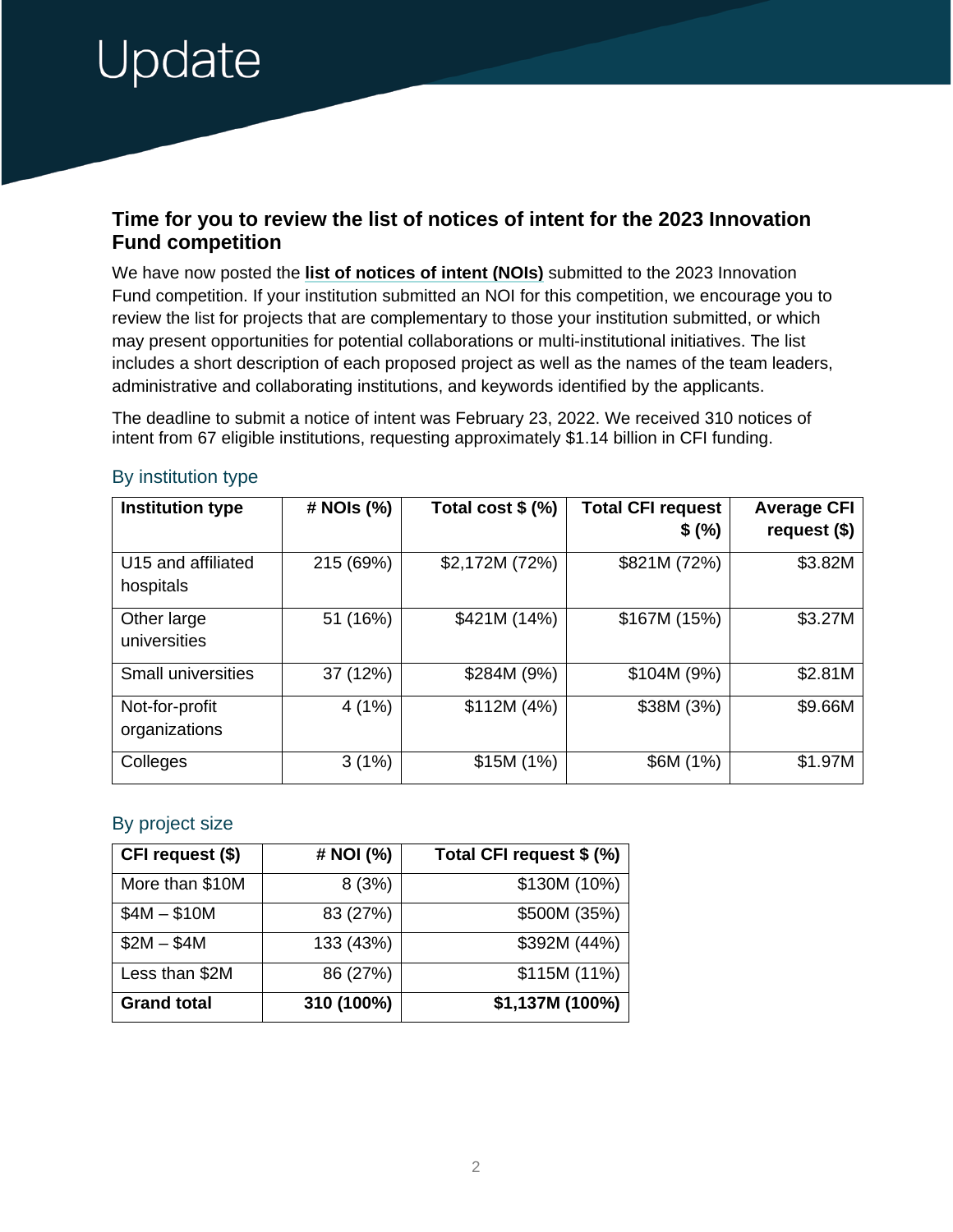Since we use notices of intent to assemble review committees, you will not be able to change the name of the team leader(s) or administrative institution in the CFI Awards Management System (CAMS) now that the notices of intent have been submitted. This is to avoid introducing potential conflicts of interest with review committee members. If you do need to make such a change, contact your Senior Programs Officer as soon as possible. We will make the change in CAMS on your behalf.

### <span id="page-2-0"></span>**April 12, 2022: Proposals due for the Biosciences Research Infrastructure Fund competition for biocontainment laboratories and large-animal facilities**

We are pleased to announce that we have resumed the Biosciences Research Infrastructure Fund (BRIF) competition for biocontainment laboratories and large-animal facilities. The revised call for proposals is available on Innovation.ca. Institutions that submitted notices of intent last fall are now invited to submit their proposals by April 12, 2022.

### <span id="page-2-1"></span>**May 19, 2022: Notices of intent due for the integrated Canada Biomedical Research Fund and Biosciences Research Infrastructure Fund competition**

We are also pleased to announce that the integrated **[Canada Biomedical Research Fund](https://can01.safelinks.protection.outlook.com/?url=https%3A%2F%2Fwww.sshrc-crsh.gc.ca%2Ffunding-financement%2Fcbrf-frbc%2Fcompetition-concours-eng.aspx%3Futm_source%3Dsshrc_website%26utm_campaign%3DCBRF_March_2022%26utm_medium%3Drss&data=04%7C01%7CMichelle.Paradis%40SSHRC-CRSH.GC.CA%7C61e06ba4793c415ba2c608da0c36f2df%7Cfbef079820e34be7bdc8372032610f65%7C1%7C0%7C637835727376920571%7CUnknown%7CTWFpbGZsb3d8eyJWIjoiMC4wLjAwMDAiLCJQIjoiV2luMzIiLCJBTiI6Ik1haWwiLCJXVCI6Mn0%3D%7C3000&sdata=2qhIOjCSsRoAHVPiaaxruxA8iIcRZTj6ULCjg%2F4kXgQ%3D&reserved=0)  [\(CBRF\) and BRIF](https://can01.safelinks.protection.outlook.com/?url=https%3A%2F%2Fwww.sshrc-crsh.gc.ca%2Ffunding-financement%2Fcbrf-frbc%2Fcompetition-concours-eng.aspx%3Futm_source%3Dsshrc_website%26utm_campaign%3DCBRF_March_2022%26utm_medium%3Drss&data=04%7C01%7CMichelle.Paradis%40SSHRC-CRSH.GC.CA%7C61e06ba4793c415ba2c608da0c36f2df%7Cfbef079820e34be7bdc8372032610f65%7C1%7C0%7C637835727376920571%7CUnknown%7CTWFpbGZsb3d8eyJWIjoiMC4wLjAwMDAiLCJQIjoiV2luMzIiLCJBTiI6Ik1haWwiLCJXVCI6Mn0%3D%7C3000&sdata=2qhIOjCSsRoAHVPiaaxruxA8iIcRZTj6ULCjg%2F4kXgQ%3D&reserved=0)** competition was launched on March 21, 2022. Support for both of these funds was announced in the 2021 federal budget. The CBRF will invest up to \$225 million over four years to support high-risk, applied research, training and talent development while the BRIF will invest up to \$338 million to support infrastructure needs.

The CBRF, managed by the Tri-agency Institutional Programs Secretariat on behalf of the three federal funding agencies, and BRIF, managed by the CFI, are based on an ecosystem approach, designed to build on existing assets and infrastructure, and to forge partnerships across multiple sectors, including industry and government research facilities. To maximize impact and ensure investments complement and reinforce each other, the programs feature a two-stage, integrated competitive process.

#### **Stage 1: Research hubs selection**

Stage 1 of the competition will focus on the selection of three to five research hubs. For this stage, the deadline to submit notices of intent is May 19, 2022 and the application deadline for proposals is July 21, 2022.

**Stage 2: CBRF research projects and BRIF infrastructure requests for the selected hubs** After the research hubs have been selected, there will be an open, national call for partnered applied research, research training, and infrastructure projects associated with the selected research hubs.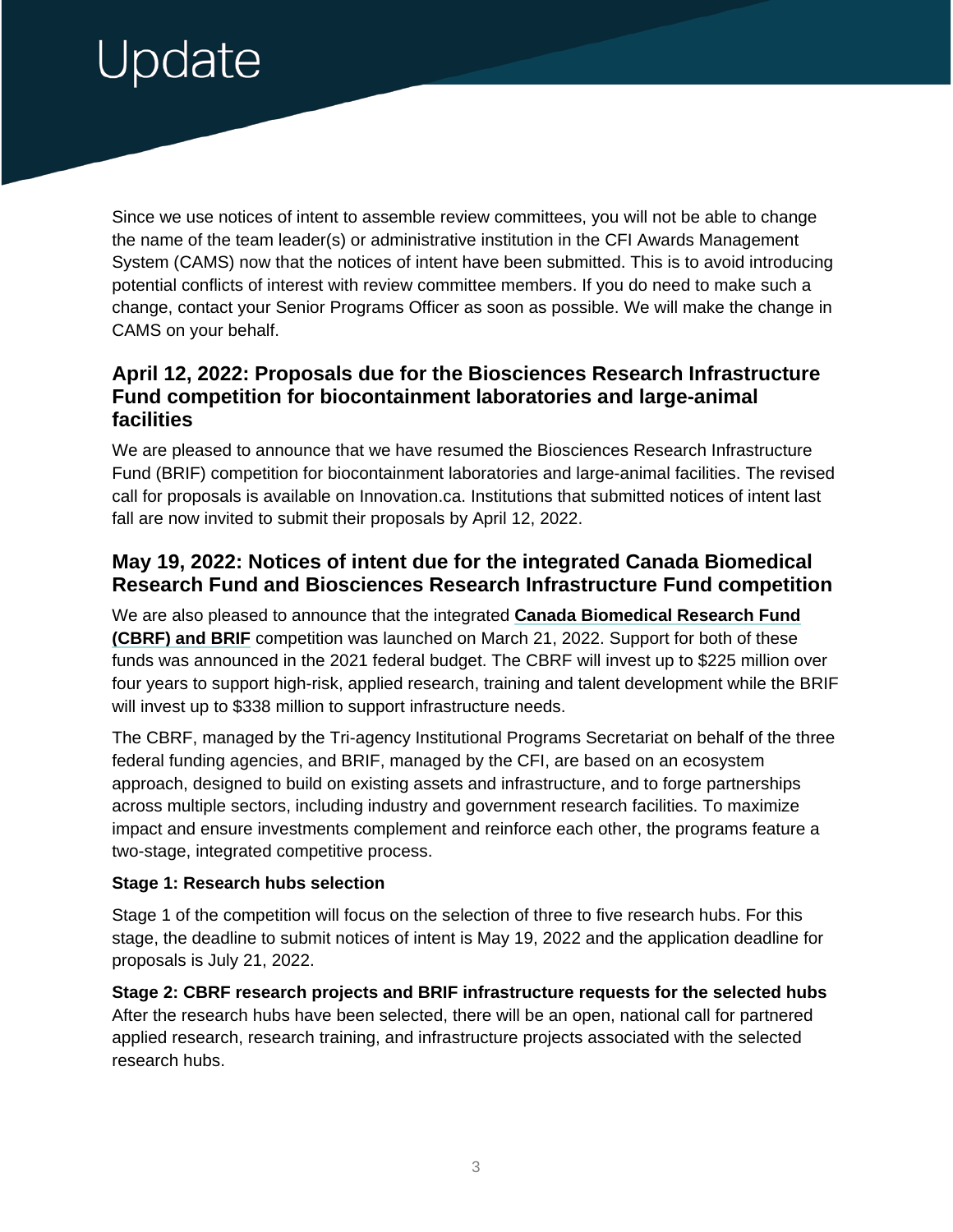Funds awarded will contribute to the pipeline of highly qualified personnel and new technologies and will support the translation of academic research into applications and commercial products.

More information is available on the **[CBRF–BRIF webpage](https://can01.safelinks.protection.outlook.com/?url=https%3A%2F%2Fwww.sshrc-crsh.gc.ca%2Ffunding-financement%2Fcbrf-frbc%2Fcompetition-concours-eng.aspx%3Futm_source%3Dsshrc_website%26utm_campaign%3DCBRF_March_2022%26utm_medium%3Drss&data=04%7C01%7CMichelle.Paradis%40SSHRC-CRSH.GC.CA%7C61e06ba4793c415ba2c608da0c36f2df%7Cfbef079820e34be7bdc8372032610f65%7C1%7C0%7C637835727376920571%7CUnknown%7CTWFpbGZsb3d8eyJWIjoiMC4wLjAwMDAiLCJQIjoiV2luMzIiLCJBTiI6Ik1haWwiLCJXVCI6Mn0%3D%7C3000&sdata=2qhIOjCSsRoAHVPiaaxruxA8iIcRZTj6ULCjg%2F4kXgQ%3D&reserved=0)** and will continue to be updated throughout the competition.

# <span id="page-3-0"></span>**Spring 2022: Infrastructure Operating Fund payments**

In spring 2022, we will make a payment to institutions for any unused portion of their Infrastructure Operating Fund (IOF) allocation that was made available before April 1, 2018. You will receive a letter in April if such a payment will be made to your institution, with the payment amount and calculation details.

Your institution can request additional payments from its allocation in its IOF annual report (due June 15, 2022) if the spring payment is insufficient to cover immediate needs.

For more information, visit the **[IOF webpage](https://www.innovation.ca/apply-manage-awards/infrastructure-operating-fund)** at Innovation.ca.

## <span id="page-3-1"></span>**Changes to the "Infrastructure Operating Fund" page in the CFI Awards Management System**

We recently changed the way your IOF allocation is presented in the "Infrastructure Operating Fund" page in CAMS. You can now view both the "unused available allocation" and the "unpaid available allocation" on the IOF page. We have also changed the way the "unused available allocation" is calculated and have updated the definitions below. These definitions can also be viewed in CAMS by clicking "Obtain description of allocation."

#### Unpaid available allocation

This is equal to the IOF available allocation, less the total CFI Instalments. It represents the portion of the allocation that has not been paid to an institution. In its IOF annual report, an institution cannot request infrastructure operating funds in excess of the unpaid available allocation.

#### Unused available allocation

<span id="page-3-2"></span>This is equal to the IOF available allocation, less the cumulative actual expenditures reported in the latest IOF annual report submitted by the institution. It does not factor in forecasted expenditures reported in the latest IOF annual report.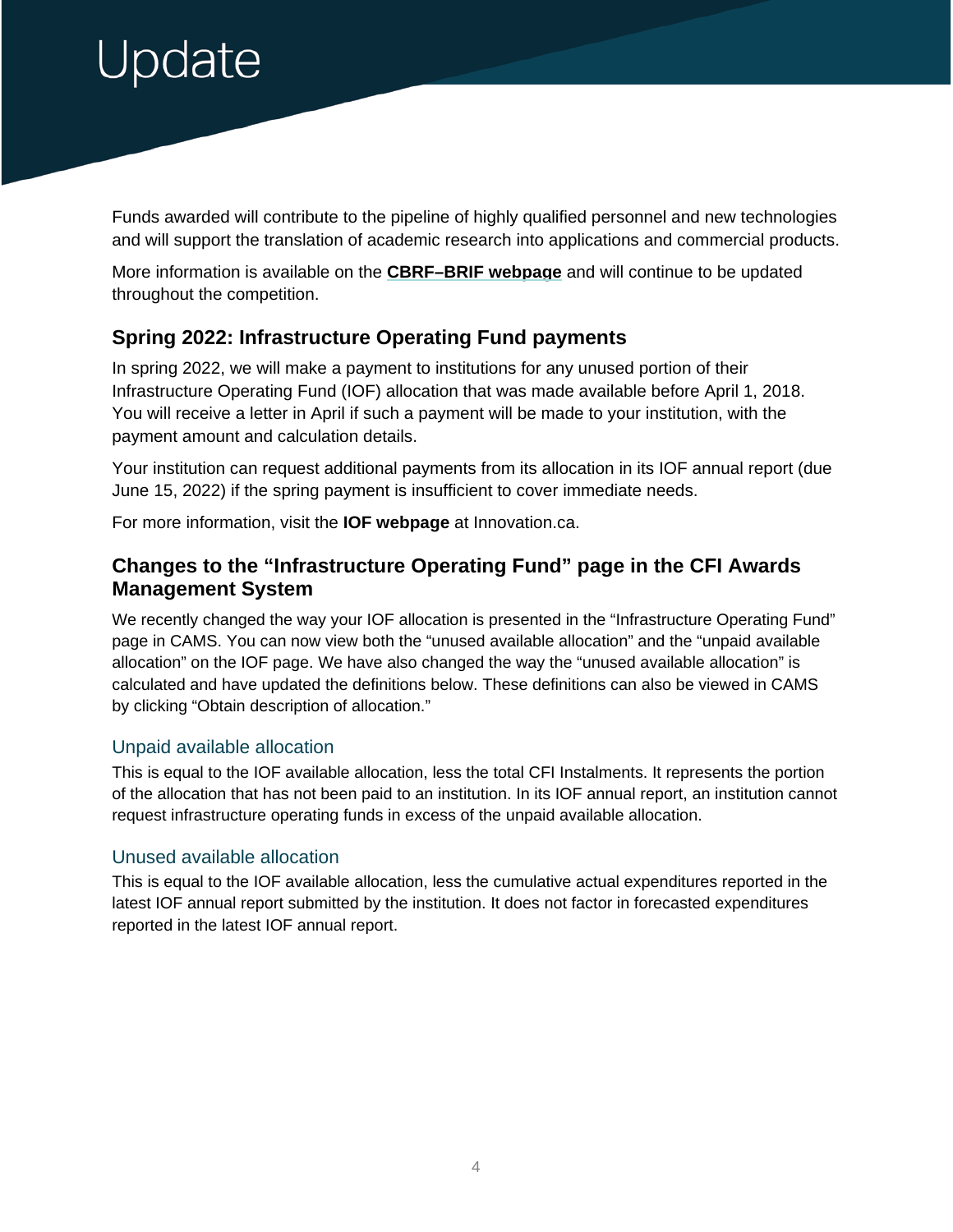# <span id="page-4-0"></span>Jpdate

### **Changes to the "Institutional overview" page in the CFI Awards Management System**

We have changed the look of the "Infrastructure Operating Fund (IOF)" section on your "institutional overview" page in CAMS. In addition, as shown in Figure 1 below, the unused available allocation is now based on the cumulative actual expenditures reported in your latest IOF annual report instead of being based on the payments you have received from the CFI. The "Institutional overview" page only shows a subset of your IOF information. Your full IOF details can be found in the Infrastructure Operating Fund" page in CAMS.

#### Figure 1 – New calculation of the IOF unused available allocation, as displayed in the "Institutional" overview" page of CAMS

| Infrastructure Operating Fund (IOF)                  |             |  |  |
|------------------------------------------------------|-------------|--|--|
| Overall allocation                                   | \$1,000,000 |  |  |
| Award agreement                                      | <i>≸</i>    |  |  |
| Available allocation                                 | \$800,000   |  |  |
| Less actual expenditures per latest annual report    | (\$500,000) |  |  |
| Unused available allocation per latest annual report | \$300,000   |  |  |
| Latest annual report submitted                       | 2021-03-31  |  |  |
| Status of latest annual report                       | Approved    |  |  |

We have also improved the "Financial reports" section to clarify the required actions for financial reports with outstanding issues.

### **June 30, 2022: Due date for project progress reports for 2021–22**

Each year, through project progress reports (PPRs), we collect information on funded projects that have become operational. A project becomes operational when an institution submits a final financial report to the CFI, or the project or team leader answers 'yes' to the operational status question in the online CFI awards management system (CAMS).

Typically, questions in the PPR cover the following aspects:

- Any challenges encountered in implementing the infrastructure and its subsequent use and maintenance
- Quality and useful life of the infrastructure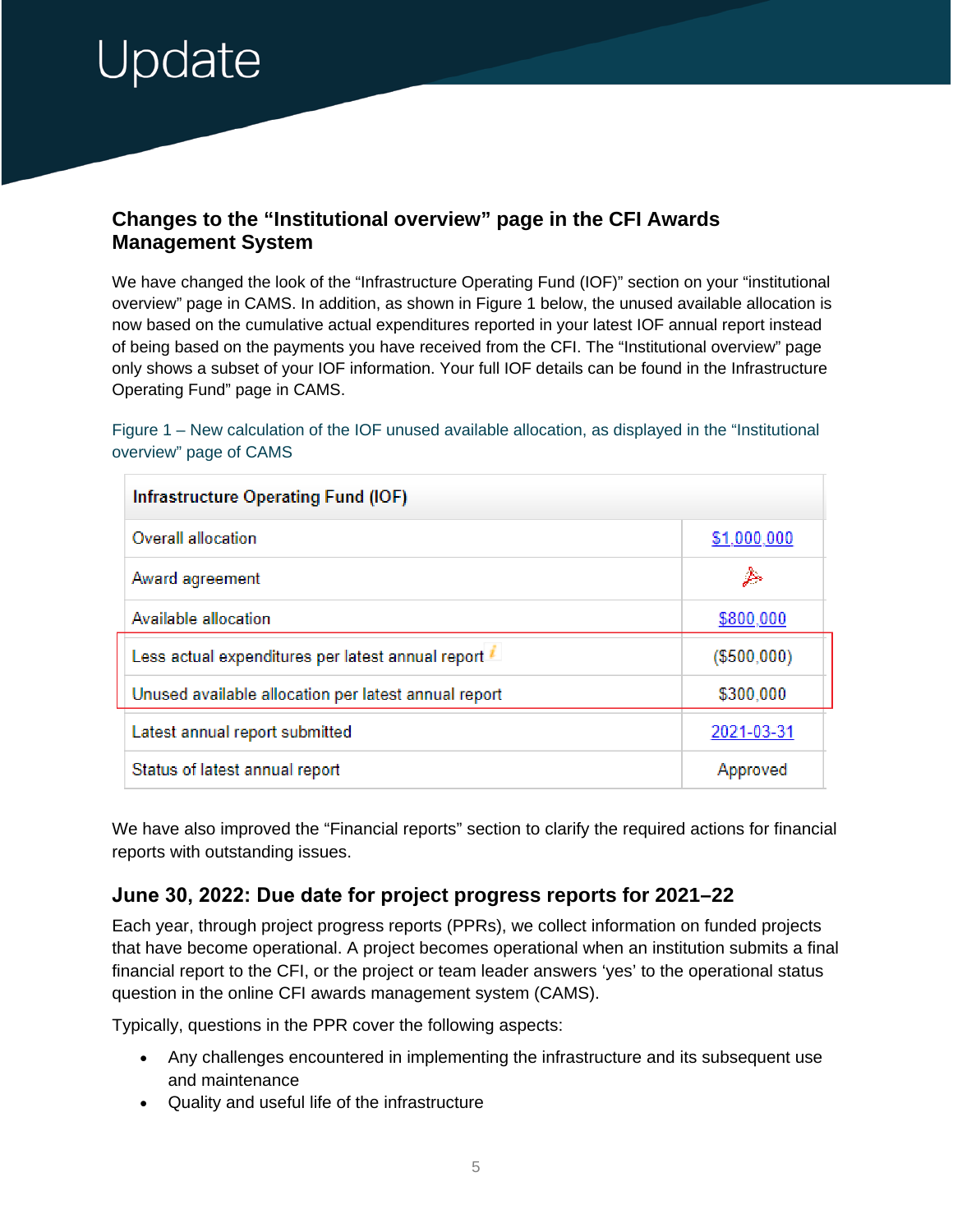# <span id="page-5-1"></span>Jpdate

- Sources of funds for infrastructure operation and maintenance
- Level of use
- Information on users
- Research collaborations and partnerships
- Research outputs (e.g., publications, conference presentations)
- Knowledge assets (e.g., intellectual property, licensing agreements, spin-off companies)
- Impact on the training of highly qualified personnel
- Benefits for Canadians

We use this information to report on the contribution of CFI investments to economic, social and environmental benefits and to support continuous improvement in the design and delivery of our programs.

The PPR module and operational status question for 2021–22 are now accessible in CAMS. The deadline for answering the operational status question and submitting a PPR is June 30, 2022.

Project and team leaders accessing PPRs in CAMS for projects submitted before October 2020 will first be asked to reclassify the project using the new **[Canadian Research and](https://www.innovation.ca/apply-manage-awards/canadian-research-development-classification-crdc)  [Development Classification](https://www.innovation.ca/apply-manage-awards/canadian-research-development-classification-crdc)** (CRDC) system. This information will enable us to broaden the use of the CRDC in future analyses of CFI-funded projects, including those projects categorized according to our former classification model.

### <span id="page-5-0"></span>**New in 2022: Annual project reporting for College-Industry Innovation Fund and College Fund awards**

New this year, we are adding an annual progress reporting requirement for projects funded under the previous College-Industry Innovation Fund and the new College Fund. Institutions now need to complete a project progress report annually for a period of four years once the research infrastructure becomes operational.

The change to an annual reporting requirement is a reflection of the maturity of our support for colleges and the importance of college funding in our research ecosystem. We recently communicated the new reporting process to colleges including those that need to complete a project progress report this year. Please contact **[performance@innovation.ca](mailto:performance@innovation.ca)** if you have questions.

#### **New communications initiative to help promote your CFI funding**

On February 22, we launched a new communications initiative to reach out to researchers when their CFI-funded infrastructure becomes operational. We are hoping this will encourage them to think of the CFI when it comes to communicating about their infrastructure and the research that results from it.